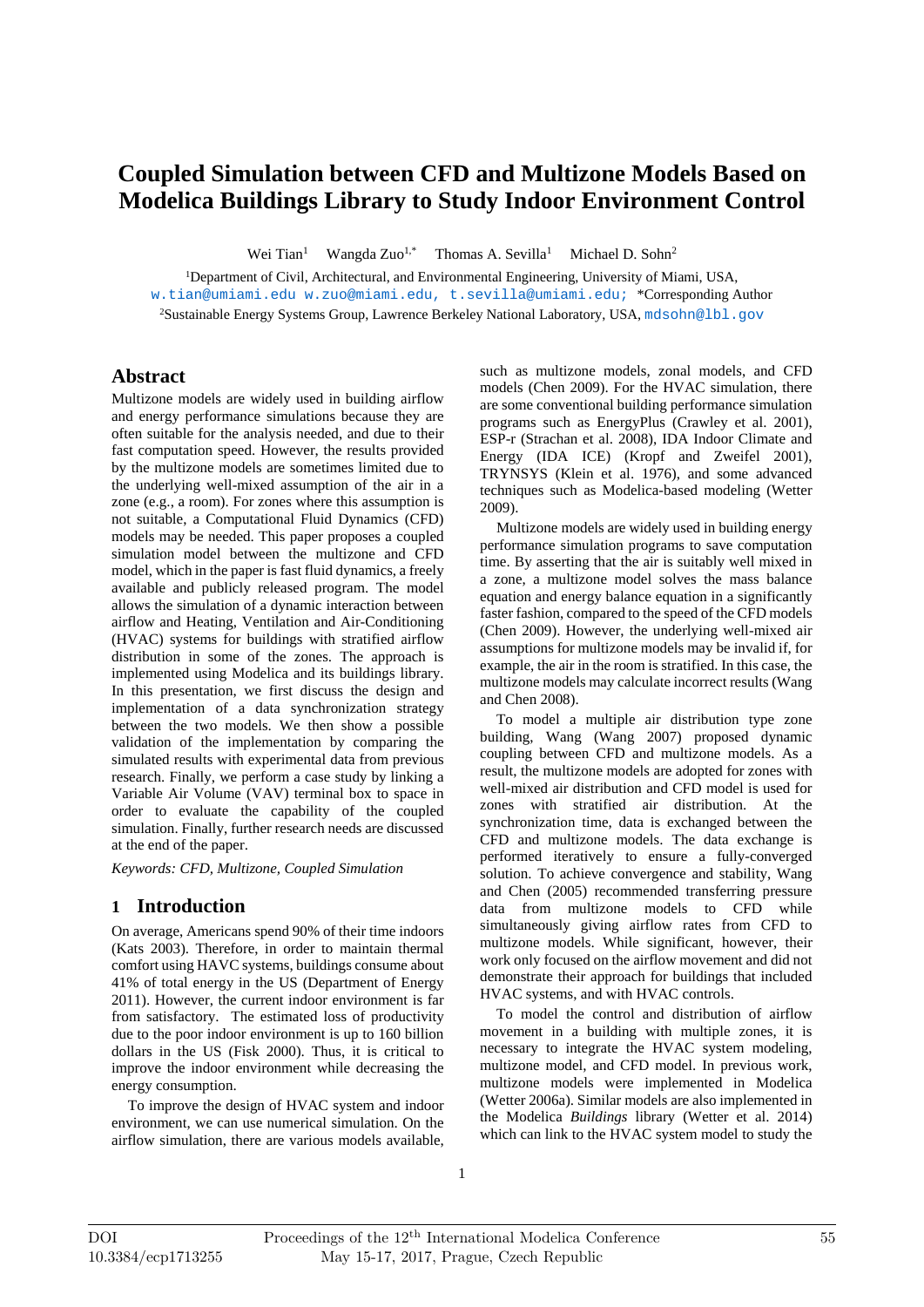control of airflow. Besides the multizone models, there are several CFD model implementations in Modelica such as a sub-zonal CFD model (Bonvini et al. 2014) and VEPZO (Norrefeldt et al. 2012). Moreover, a externally coupled simulation model between CFD model for airflow, HVAC, building envelopes and control was implemented in the Modelica *Buildings* library to enable the study of their dynamic interactions (Zuo et al. 2016). The coupled simulation model was then validated and used to study a case with stratified non-isothermal airflows with an idealized constant air volume system. The results demonstrated that the model is capable of capturing the dynamics of the system.

Based on the previous efforts, this paper implements the coupled simulation of CFD and multizone models in Modelica to study the interaction between airflow movement and HVAC system. This paper first discusses the data synchronization strategy used in the implementation. Then it focuses on the validation by using a case with well-controlled boundary conditions. Finally, a more complex case stemmed from research (Wang 2007) was used to further evaluate the capability of the coupled simulation.

# **2 Methodologies**

A quasi-dynamic data synchronization strategy (Zhai et al. 2002; Tian and Zuo 2013) is used for the coupled simulation. As shown in Figure 1, CFD and multizone models exchange data at a given data synchronization point  $t_n$  and then run on their own till the next point  $t_{n+1}$ . The exchange of information  $\boldsymbol{x}$  is dependent on different scenarios. Note that CFD models have a constant time step size and multizone models programmed in Modelica uses an adaptive time step size.



#### **Figure 1.** Two-way data synchronization strategy

As shown in Figure 2, we present a simplified physical representation of the data exchange strategy. In this scenario, Zone 1 is simulated by CFD as a nonuniform momentum distribution formed by the inlet directly facing one of the outlets. The mass flow rate and temperature at the inlet of the CFD zone are already known. CFD models feed the mass flow rates and

temperature values at two outlets, which are the averages for time and area, to the multizone modeled zones, namely, Zone 2 and Zone 3.



**Figure 2.** Sketch of the case on which data exchange was implemented

Note that in this simplified data synchronization scheme there is no pressure information exchanged mutually between two programs. After receiving the mass flow rate at openings to from the CFD models, the multizone models can then determine the pressure at zones and mass flow rates at the openings using the equation introduced in the next section.

## **3 Mathematical Description of Multizone model and FFD**

FFD solves the Navier-Stokes equations:

$$
\frac{\partial \boldsymbol{U}_i}{\partial t} = -\boldsymbol{U}_j \frac{\partial \boldsymbol{U}_i}{\partial x_j} + \nu \frac{\partial^2 \boldsymbol{U}_i}{\partial x_j^2} - \frac{1}{\rho} \frac{\partial P}{\partial x_i} + \boldsymbol{F}_i \tag{1}
$$

where  $U_i$  and  $U_i$  are the velocity component in  $x_i$  and  $x_i$  directions, respectively,  $\nu$  is the kinematic viscosity,  $\rho$  is the fluid density, P is the pressure, t is the time, and  $F_i$  is the source term, such as the buoyancy force. FFD splits the Navier-Stokes equation into the following three equations:

$$
\frac{\partial \boldsymbol{U}_i}{\partial t} = -\boldsymbol{U}_i \frac{\partial \boldsymbol{U}_i}{\partial x_j} \tag{2}
$$

$$
\frac{\partial \boldsymbol{U}_i}{\partial t} = \nu \frac{\partial^2 \boldsymbol{U}_i}{\partial \boldsymbol{x}_j^2} + \boldsymbol{F}_i
$$
 (3)

$$
\frac{\partial \boldsymbol{U}_i}{\partial t} = -\frac{1}{\rho} \frac{\partial P}{\partial \boldsymbol{x}_i} \tag{4}
$$

FFD first solves the advection equation (2) using a semi-Lagrangian method (Courant et al. 1952). It then solves the diffusion equation (3) with an implicit scheme. Finally, it solves the pressure equation (4) together with the continuity equation

$$
\frac{\partial \boldsymbol{U}_i}{\partial \boldsymbol{x}_i} = 0 \tag{5}
$$

using a projection-correction method (Chorin 1967). FFD also applies a similar algorithm to solve the conservation equations of energy and species. The detailed implementation of sequential FFD model can

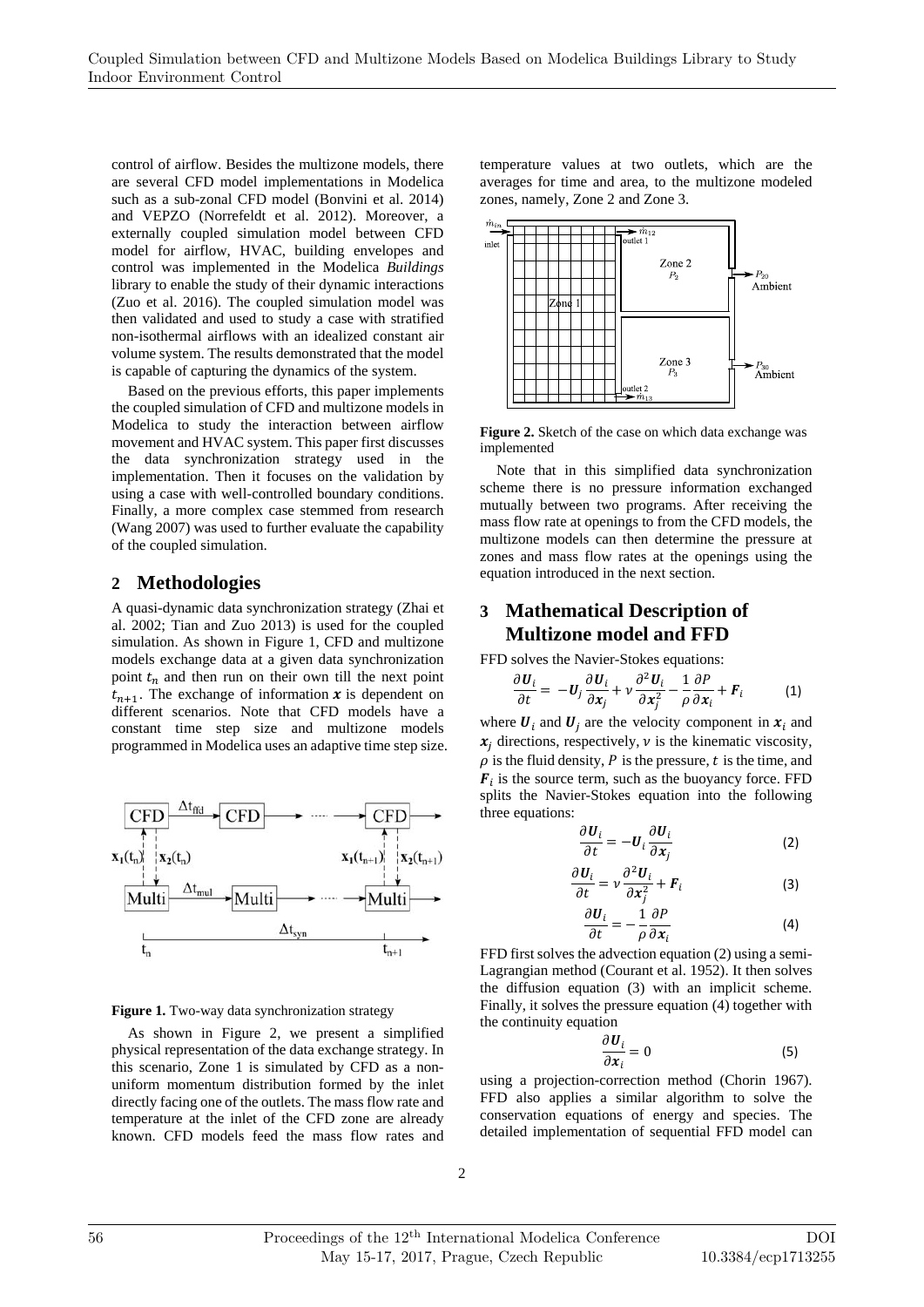be found in (Zuo and Chen 2009; Jin et al. 2012). One can also refer to the parallelized FFD model by CUDA and OpenCL in these literature (Zuo and Chen 2010; Yang 2013; Tian, Sevilla, and Zuo 2017).

Typical multizone models, for example, CONTAMW, use the power law to calculate the mass flow rate  $\dot{Q}_{ij}$  from zone *i* to zone *j* (Dols and Walton 2002). In Modelica Buildings library, the  $\dot{Q}_{ij}$  is defined as follows (Wetter 2006b):

$$
\dot{Q}_{ij} = C_d A \sqrt{\frac{2}{\rho}} \Delta P^m \tag{6}
$$

where  $C_d$  is the discharge coefficient normally ranging between 0.6 to 0.75; A is the area size of the opening;  $\rho$ is the density of the air;  $m$  is constant, which is 0.5 for large openings.  $\Delta P$  is the pressure difference consisting of total pressure difference  $|P_i - P_i|$ , pressure difference due to wind  $\Delta P_w$ , and pressure difference due to density and elevation difference  $\Delta P_t$  (Wang and Chen 2007).

Since Modelica is an equation-based, object-oriented modeling language (Fritzson 1998), the sign of  $\dot{Q}_{ij}$  can be automatically determined based on the pressure in two zones. Thus, we can write the mass conservation for zone  $i$  as:

$$
\frac{dm_i}{dt} = \sum_{j=1}^{n} \dot{Q}_{ij} + F_i \tag{7}
$$

where  $m_i$  is the mass at zone  $i$ ;  $n$  is number of surrounding neighbours to zone  $j$ ;  $F_i$  is the air mass source in the zone  $i$ . Since the flow in buildings is typically incompressible, we can assume that  $m_i$  is not changing with the time. Once the boundary conditions are applied, the pressure at each zone and mass flow rate between neighboring zones can be uniquely determined.

#### **4 Model Implementation**

The key obstacle to the implementation is to realize the extraction of the flow rates and the value of the scalar variables at the outlets from CFD and to feed them to the multizone model. To overcome the problem, we put virtual sensors at the outlets to obtain the necessary information. For detailed information of the CFD model in the Modelica *Buildings* library, please refer to previous research (Zuo et al. 2014).

Figure 3 shows the detailed implementation. The CFD zone is modeled using the CFD model in the Modelica *Buildings* library. Three real inputs for radiative heat gain, convective heat gain, and latent heat gain, are connected to the CFD model. At the lower part of the figure, there are fluid and heat ports connected to the CFD model as boundary conditions. Note that the CFD model will calculate the mass flow rates at all ports using the mass balance law and the CFD program will assign the tag of inlet or outlet to the ports based on the

sign of the mass flow rate. On the right side of the figure, the mass flow rates and temperature at the outlets from CFD were given to the prescribed fluid mover through the first order delay model. The delay model is used to mimic reality by making the mass flow rate increase gradually.



**Figure 3.** Diagram of Modelica model for coupling

In this paper, we chose Fast Fluid Dynamics (FFD), as an intermediate model between multizone and CFD models, due to its fast computation speed. By sacrificing some accuracy the FFD method is shown to be about 50 times faster than CFD programs if running on the CPU (Zuo and Chen 2009). By taking advantage of the GPU, the FFD program can gain another 30 times computation acceleration, which will be added up to achieve 1500 times faster than CFD program running on CPU (Zuo and Chen 2010).

#### **5 Case Study**

#### **5.1 Isothermal with non-uniform momentum distribution**

We used one of the three experiments conducted by Wang and Chen (2009) to validate the coupled simulation model. As shown in Figure 4, space consists of four zones. Zone 1, which has one inlet and two outlets, is simulated by FFD, due to the non-uniform momentum distribution as the inlet is directly facing opening 1. Other zones were simulated using multizone models.

Figure 5 shows the Modelica representation of the validation case. A prescribed fluid mover was connected to the CFD zone (Zone 1) to provide the inlet boundary conditions for the FFD program. Other zones were simulated by the multizone models, namely, *MixingVolume*. The openings were simulated by *Orifice*, which nonlinearly correlates the mass flow rates with a pressure difference between zones.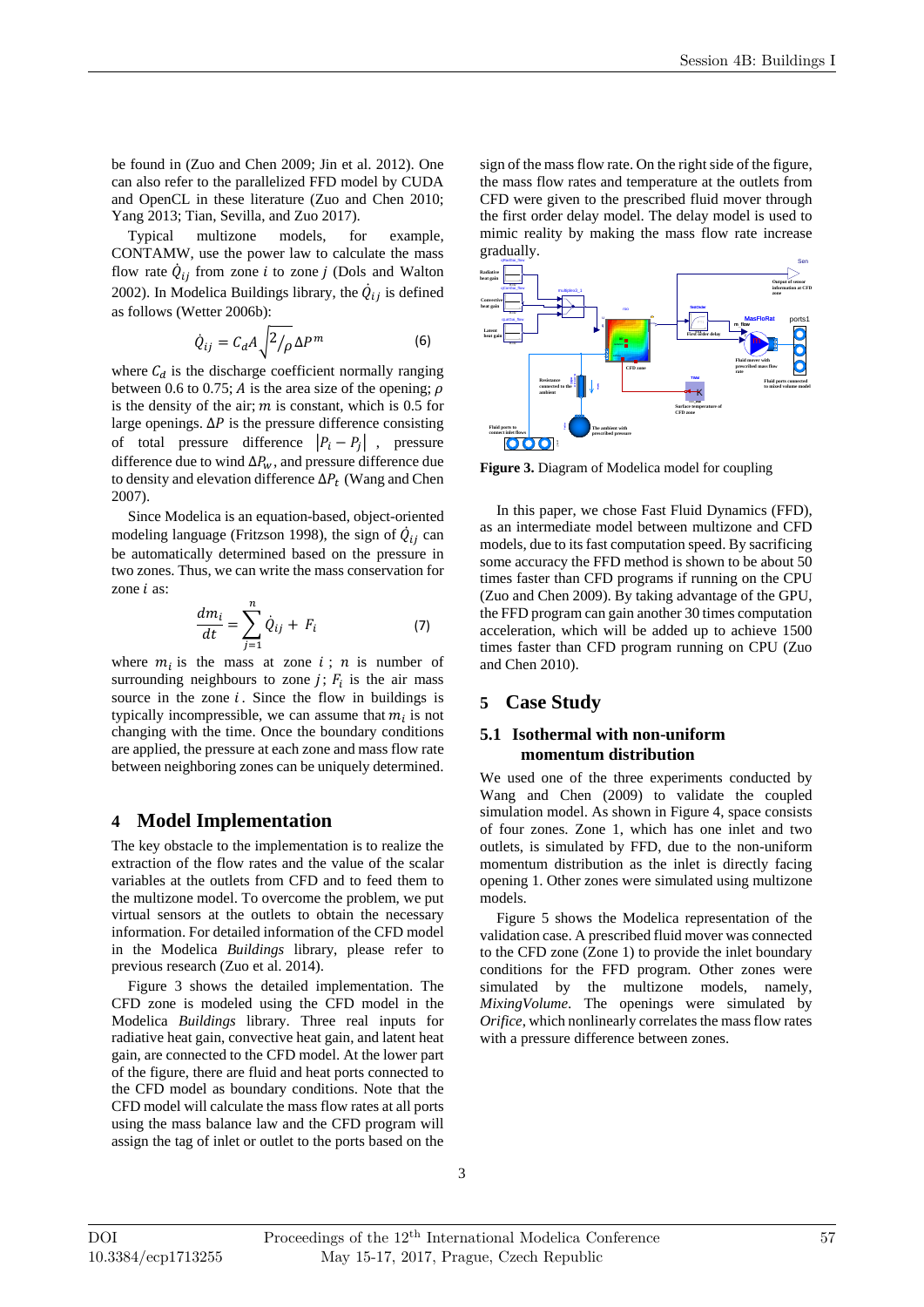

**Figure 4.** Schematic of a building with two rooms



**Figure 5.** Diagram of Modelica model for a building with two rooms

The radiative heat gain, the convective heat gain, and the latent heat gain inside *CFD\_Zone* model are all set to zero. The inlet mass flow rate is changing at 0.033, 0.053, 0.105, 0.14, and 0.215 m<sup>3</sup>/s. Since this experiment is essentially isothermal, we set the inlet temperature, the temperature at all walls of Zone 1 and initial temperature at fluid cells as  $10^{\circ}$ C. The data synchronization time step is set up to 5 s. The simulation span is 100 s and the Radau solver is used. The residual is regulated to be below 1E-6.

FFD uses a mesh of  $34 \times 12 \times 18$ . The time step size for the former two mass flow rates is 0.1 s and for others is 0.05 s. To simulate the turbulence introduced by the high-velocity jet, we employed the zero equation model proposed by Chen and Xu (1998).

Figure 6 shows the mass flow rates ratio at opening 1 and opening 2 in Zone 1. Our simulated results have good agreement with the experiment when the inlet mass flow rate is generally larger. Due to the fact that there is considerable numerical viscosity (can be acted as turbulence viscosity) in the FFD model as a result of the solution method, we tuned the coefficients of the zero equation turbulence model.



**Figure 6.** Validation results of mass flow rate ration at opening 1 and opening 2

#### **5.2 Multizone airflow with a VAV terminal box**

In a validation effort, we demonstrate that the coupled simulation model can study the airflow distribution for space with a non-uniform momentum distribution. After adding a VAV terminal box to the validation case, the case study aimed to investigate the control of room temperature for Zone 1, as shown in Figure 7. To increase the efficiency of temperature control, we increased the length of the inlet (in the X direction) by 0.53 m, in order to insert more air from the terminal box in the room.

Here we modeled the heat transfer and radiative heat transfer through and between the envelopes in Zone 1 in Modelica. The exterior surface temperature for floor and other walls are 25 °C and 27 °C, respectively. The initial temperature of the space is 30  $\degree$ C. The objective is to sustain 25 °C temperature for occupant zone of Zone 1, which is in the lower half part, by adjusting the VAV terminal box.



**Figure 7.** VAV terminal box with validation space

Figure 8 illustrates the detailed model of VAV terminal box. Since we isolated the room from a VAV system which serves multiple rooms, we assume that the pressure difference at terminal box and space outlet as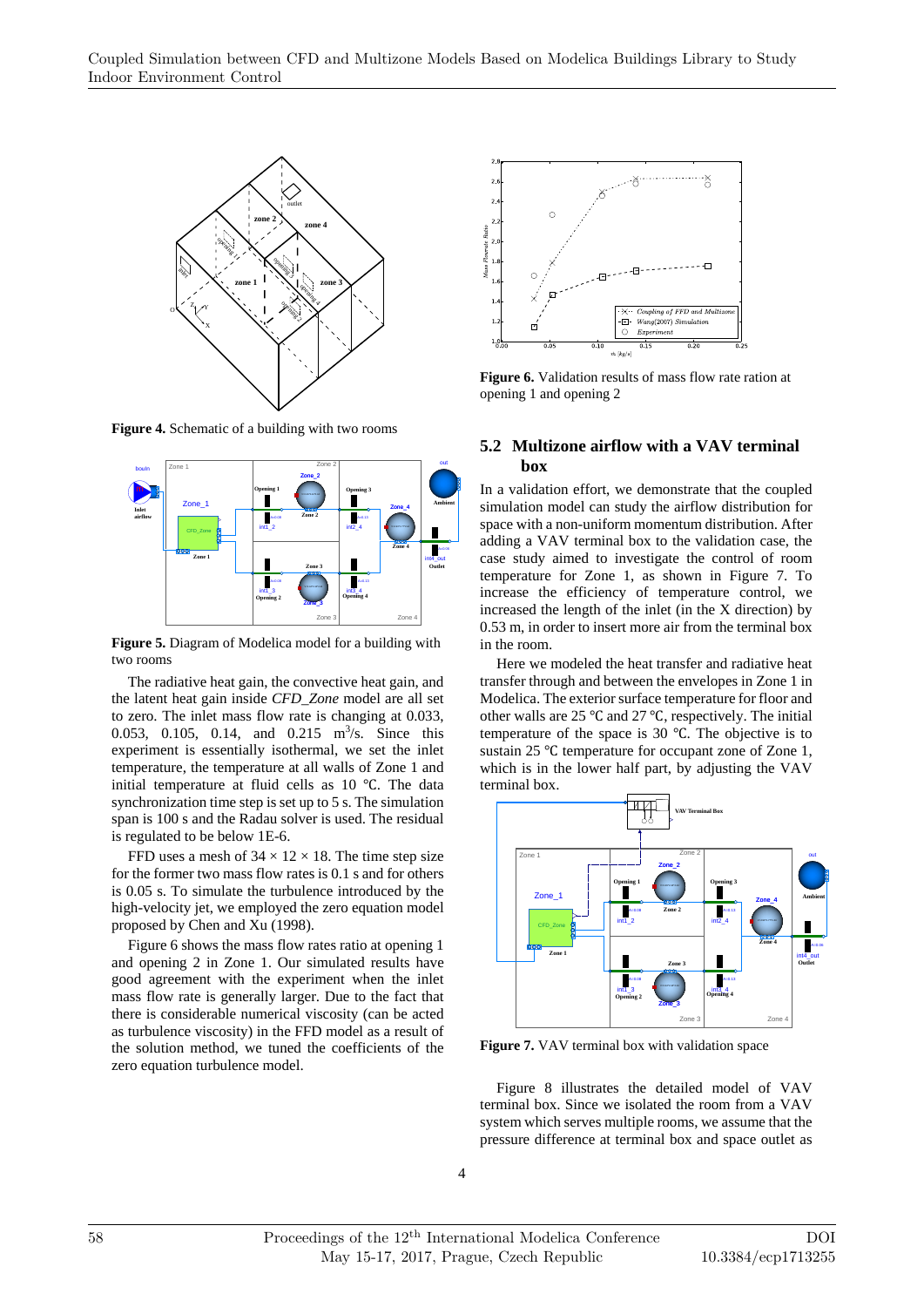constant. Thus, we set the pressure of the cold air source as 20 Pa. The temperature of the cold air source is constant as  $16^{\circ}$ C. The opening of the valve in the cold air loop is adjustable and reheat coil can be turned on by opening the valve in the hot water loop. A controller is implemented to coordinate the opening position of the valve in cold air and hot water loop.



**Figure 8.** VAV terminal box

As shown in Figure 9, we implemented a pressuredependent control logic (Liu et al. 2012). The occupant zone temperature signal is first sent to adjust the valve position in the cooling air loop, which is at the lower part of the figure. If the valve opening decreases to 30%, which is deemed as the lower limit, then, the reheat coil will be turned on by feeding the opening position signal to the valve of the reheat coil. The control of the reheat coil is shown in the upper part of the figure. To avoid the short cycling of the reheat coil, we added to the controller a hysteresis, which has lower bound of 0.3 and higher bound of 0.4.



**Figure 9.** Controller in VAV terminal box

From Figure 10 to Figure 12, the dynamic response of the VAV terminal box and indoor environment is shown. In the beginning, as shown in Figure 10, the room temperature is initially higher than the set point (25  $\degree$ C), the opening ratio of the valve in the cold air loop is decreasing from 1.0 to 0.3 as shown in Figure 11. The mass flow rate of the supply air as shown in Figure 12 then drops from 0.120 kg/s to 0.044 kg/s. Since the reheat coil does not turn on, the supply air temperature remains constant as  $16^{\circ}$ C, as shown in Figure 13.

At around 60 seconds, when the opening ratio of the valve in the cold air loop reaches 30%, and the room temperature is lower than the set point (Figure 10), the reheat coil is turned on. Then, the room temperature is increased and meets the set point at around 160 seconds. Since the room temperature is lower than the set point at this period (60-160 seconds), the opening ratio of the valve in cold air loop remains a minimum of 30% and the opening of the valve in reheat coil first climbs up and then drops, as shown in Figure 11. As a result, the mass flow rate of the supply air remains constant at 0.044 kg/s (Figure 12). Consequently, one can see in Figure 13 that the supply air temperature first increases to a maximum of 25.4  $\degree$ C and then gradually drops to 23.0  $\degree$ C, along with the change of opening of the valve in reheat coil.

From 160 to 225 seconds, the room temperature is higher than the set point and their difference is decreasing (Figure 10). As the difference changes, the opening of the valve in the cold air loop increases from 0.3 to 0.4 kg/s. Though the room temperature is higher than set point, due to the hysteresis embedded in the controller, the reheat coil is still on with a small opening (Figure 11). Thus, the supply air temperature is higher than  $16 \degree C$  and generally decreasing with the valve opening becoming smaller (Figure 13).

After approximately 225 seconds, the room temperature is approaching the set point (Figure 10). At end of the simulation (15 min), the difference between room temperature and the set point is marginal. Since the room temperature is higher than set point and the opening of the valve in cold air loop is larger than 0.4, the reheat coil is turned off (Figure 11) and supply air temperature is  $16^{\circ}$ C (Figure 13).

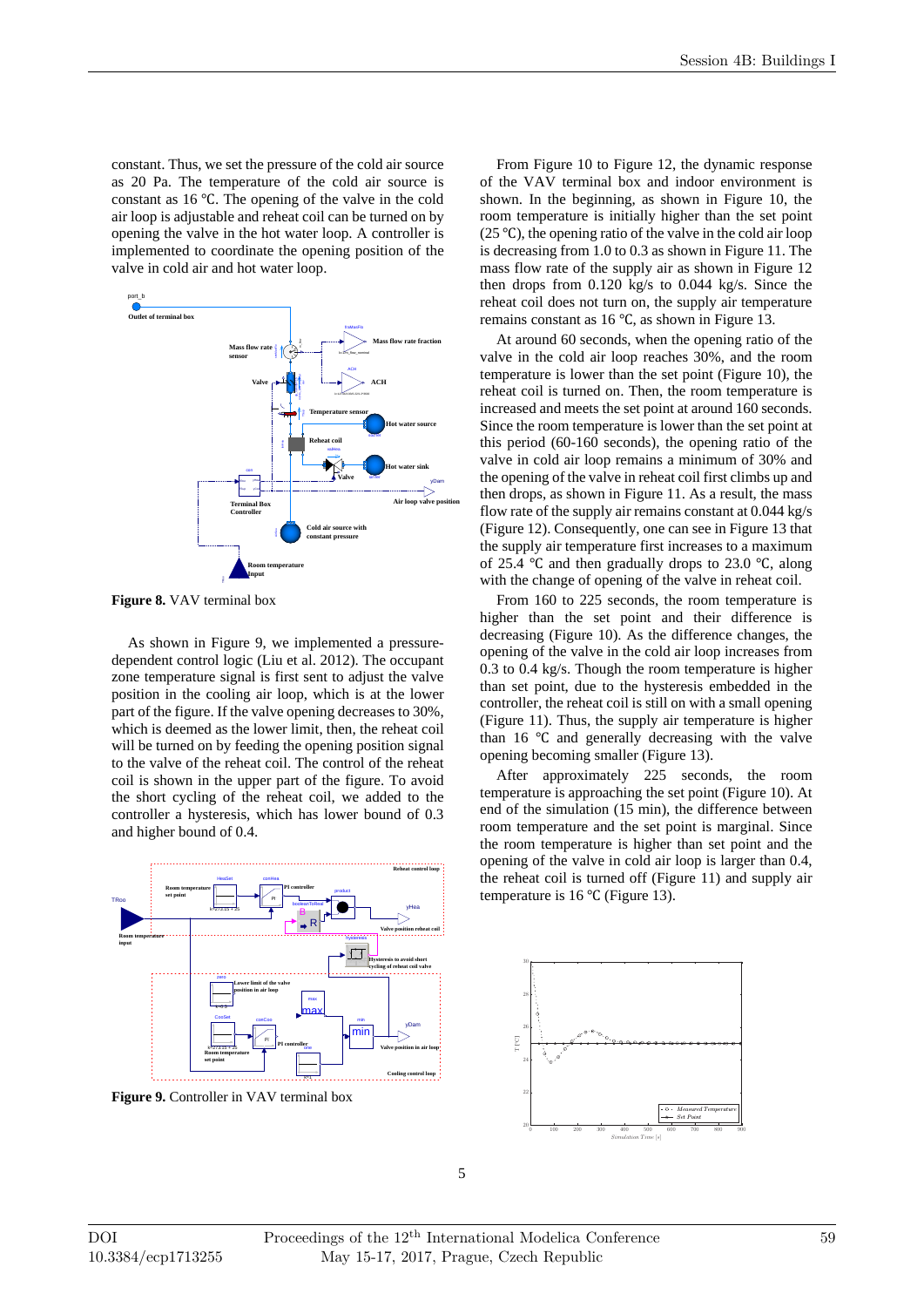**Figure 10.** Zone 1 temperature control



Figure 11. Control outputs from VAV terminal box



**Figure 12.** Mass flow rates at different openings



**Figure 13.** Zone temperature in the space

Note that we presented the mass flow rate of supply air and at different openings in the space in Figure 12. We can clearly identify the mass flow rate difference at Opening 1 and Opening 2, which would be ignored if a multizone model is used. Due to the mass conservation law, the mass flow rate at Opening 1 and Opening 3 are equal, and the same rule applies to Opening 2 and Opening 4.

 Figure 13 shows the temperature of supply air and other zones. As the room temperature in Zone 1 approaches set point of 25 ℃, the temperature at Zone 3 and Zone 4 gets close to the set point with an error of 1.0 ℃. However, in the Zone 2, the temperature is 21.7 ℃, which is as expected, because part of the cold supply air in Zone 1 is directly injected into Zone 2 as opening 1 is facing to the inlet of Zone 2.

# **6 Conclusion and Discussion**

The results shown in the validation case prove that the coupled simulation is capable of handling the airflow simulation in a multi-zone space with non-uniform momentum distribution. By further adding a VAV terminal box to the validation case, the coupled simulation model further demonstrates its application potential in indoor climate control and its capability to capture the dynamics of the building system as well as the indoor environment. In the future, more case studies need to be performed to holistically assess the coupled simulation model such as contaminant control and fire or smoke control. Moreover, the FFD simulation can be performed in parallel (Tian, Sevilla, and Zuo 2017) or a reduced order model such as in situ adaptive tabulation (Li et al. 2016; Tian, Sevilla, Li, et al. 2017) can be further used to accelerate the computation speed.

#### **Acknowledgements**

This research was supported by the National Science Foundation under Award No. IIS-1633338 and the U.S. Department of Energy under Contract No. DE-EE0007688. This research was also supported in part by the U.S. Defense Threat Reduction Agency. LBNL's research was performed under U.S. Department of Energy Contract No. DE-AC02-05CH11231.

#### **References**

- Bonvini, M., M. Popovac, and A. Leva. 2014. Sub-Zonal Computational Fluid Dynamics in an Object-Oriented Modelling Framework. *Proceedings of the Building Simulation*.
- Chen, Q. 2009. Ventilation Performance Prediction for Buildings: A Method Overview and Recent Applications. *Building and Environment,* 44 (4):848-58.
- Chen, Q., and W. Xu. 1998. A Zero-Equation Turbulence Model for Indoor Airflow Simulation. *Energy and Buildings,* 28 (2):137-44.
- Chorin, A. J. 1967. A Numerical Method for Solving Incompressible Viscous Flow Problems. *Journal of Computational Physics,* 2 (1):12-26.
- Courant, R., E. Isaacson, and M. Rees. 1952. On the Solution of Nonlinear Hyperbolic Differential Equations by Finite Differences. *Communications on Pure and Applied Mathematics,* 5 (3):243-55.
- Crawley, D. B., L. K. Lawrie, F. C. Winkelmann, W. F. Buhl, Y. J. Huang, C. O. Pedersen, R. K. Strand, et al. 2001. Energyplus: Creating a New-Generation Building Energy Simulation Program. *Energy and Buildings,* 33 (4):319-31.